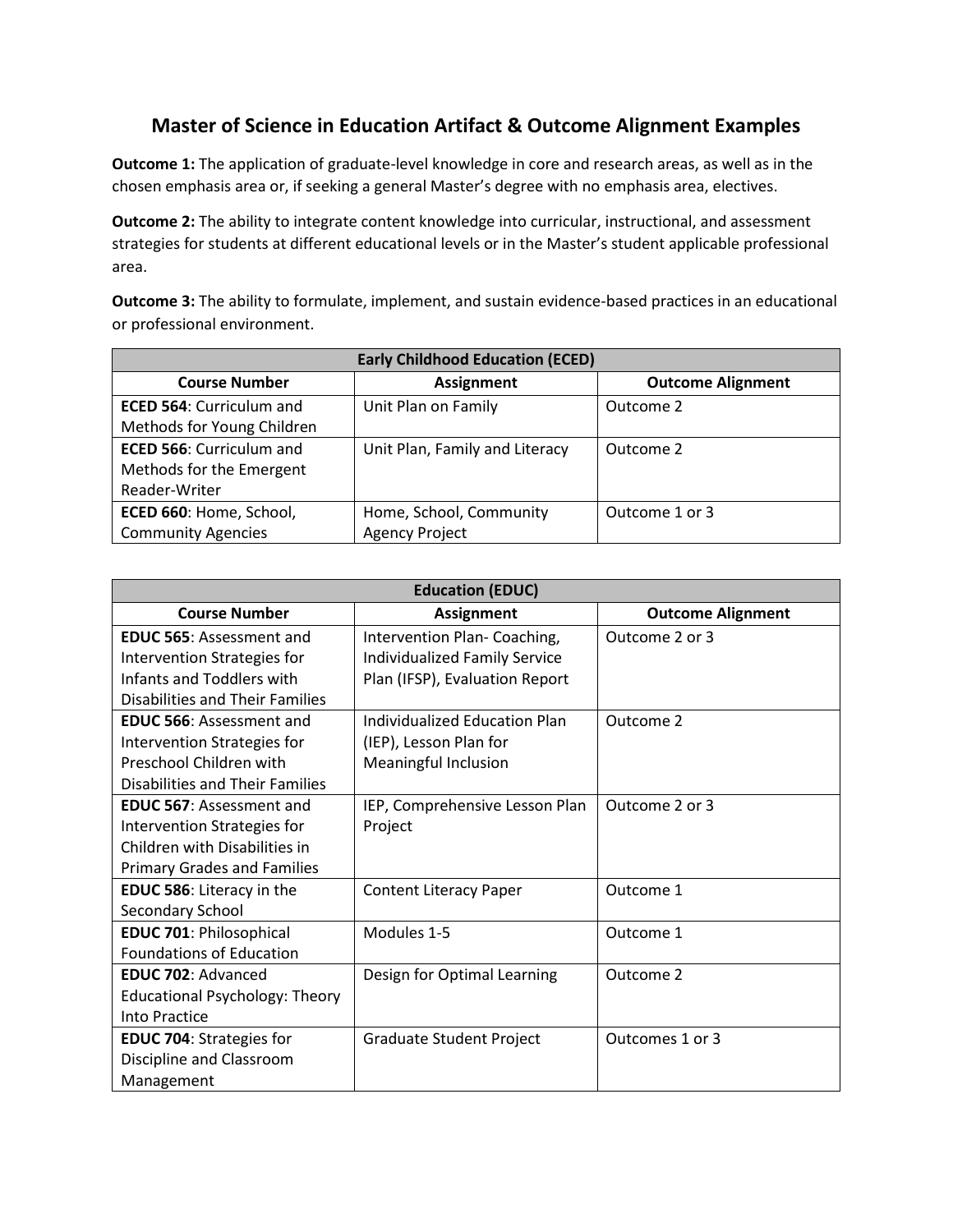| <b>EDUC 707: Educational</b>           | Modules 1-4 (Final Paper)           | Outcomes 1 or 3     |
|----------------------------------------|-------------------------------------|---------------------|
| Research                               |                                     |                     |
| <b>EDUC 708: Social and Cultural</b>   | <b>Position Paper</b>               | Outcome 1           |
| <b>Foundations of Education</b>        |                                     |                     |
| <b>EDUC 709: Differentiated</b>        | Learning Contract and Evidence      | Outcomes 1, 2, or 3 |
| Instruction                            |                                     |                     |
| <b>EDUC 713: Essential Skills for</b>  | <b>IEP Assignment</b>               | Outcome 1 or 2      |
| <b>Special Educators</b>               |                                     |                     |
| <b>EDUC 713: Essential Skills for</b>  | Learning Map                        | Outcome 1 or 2      |
| <b>Special Educators</b>               |                                     |                     |
| <b>EDUC 716: Assessment for</b>        | Case Study                          | Outcomes 2 or 3     |
| Educators                              |                                     |                     |
| <b>EDUC 716: Assessment for</b>        | <b>Assessment Portfolio</b>         | Outcomes 1 or 2     |
| Educators                              |                                     |                     |
| EDUC 719: Mind, Brain, and             | 10% Change Plan Paper               | Outcome 2 or 3      |
| <b>Education Science</b>               |                                     |                     |
| <b>EDUC 720: Health and Wellness</b>   | Monthly Reports and Final           | Outcome 1           |
| for Teachers and Students              | Reflection                          |                     |
| <b>EDUC 722: Administration and</b>    | Module 2                            | Outcome 3           |
| Curriculum Development for             |                                     |                     |
| <b>Educators and Administrators</b>    |                                     |                     |
| <b>EDUC 726: Models of Teaching</b>    | Personal Metaphor or Word           | Outcome 2           |
| and Learning                           | Picture                             |                     |
| EDUC 737: Family, Community,           | Parent Education Plan and/or        | Outcomes 1 or 2     |
| and Agency Collaboration for           | <b>Transition Choice Assignment</b> |                     |
| Transitioning Individuals with         |                                     |                     |
| <b>Disabilities</b>                    |                                     |                     |
| EDUC 741: Improvement in               | Philosophy of Teaching Literacy     | Outcome 1           |
| Reading                                |                                     |                     |
| <b>EDUC 746: Diagnosis and</b>         | Case Study                          | Outcome 1 or 2      |
| <b>Evaluation of Reading Abilities</b> |                                     |                     |
| <b>EDUC 747: Supported Literacy</b>    | The Case Study Project              | Outcome 2 or 3      |
| <b>EDUC 749: Strengthening</b>         | <b>Professional Development</b>     | Outcome 3           |
| <b>Professional Practice</b>           | Plan/Project                        |                     |
| EDUC 750: Guiding and                  | School or District Literacy Plan    | Outcome 3           |
| <b>Directing Reading Programs</b>      |                                     |                     |
| <b>EDUC 751: Reading Research</b>      | Research Project                    | Outcome 1 or 3      |
| <b>EDUC 755: Foundations of</b>        | <b>Book Project</b>                 | Outcome 2           |
| <b>Special Education</b>               |                                     |                     |
| <b>EDUC 756: Special Education</b>     | Specialist's Report                 | Outcome 2           |
| Assessment                             |                                     |                     |
| <b>EDUC 764: Curriculum and</b>        | <b>Instructional Plan</b>           | Outcome 1 or 2      |
| Instruction for Students with          |                                     |                     |
| <b>Disabilities</b>                    |                                     |                     |
| <b>EDUC 769: Curriculum and</b>        | Science Lesson Plan                 | Outcome 2           |
| Instruction for Students with          |                                     |                     |
| Disabilities II                        |                                     |                     |